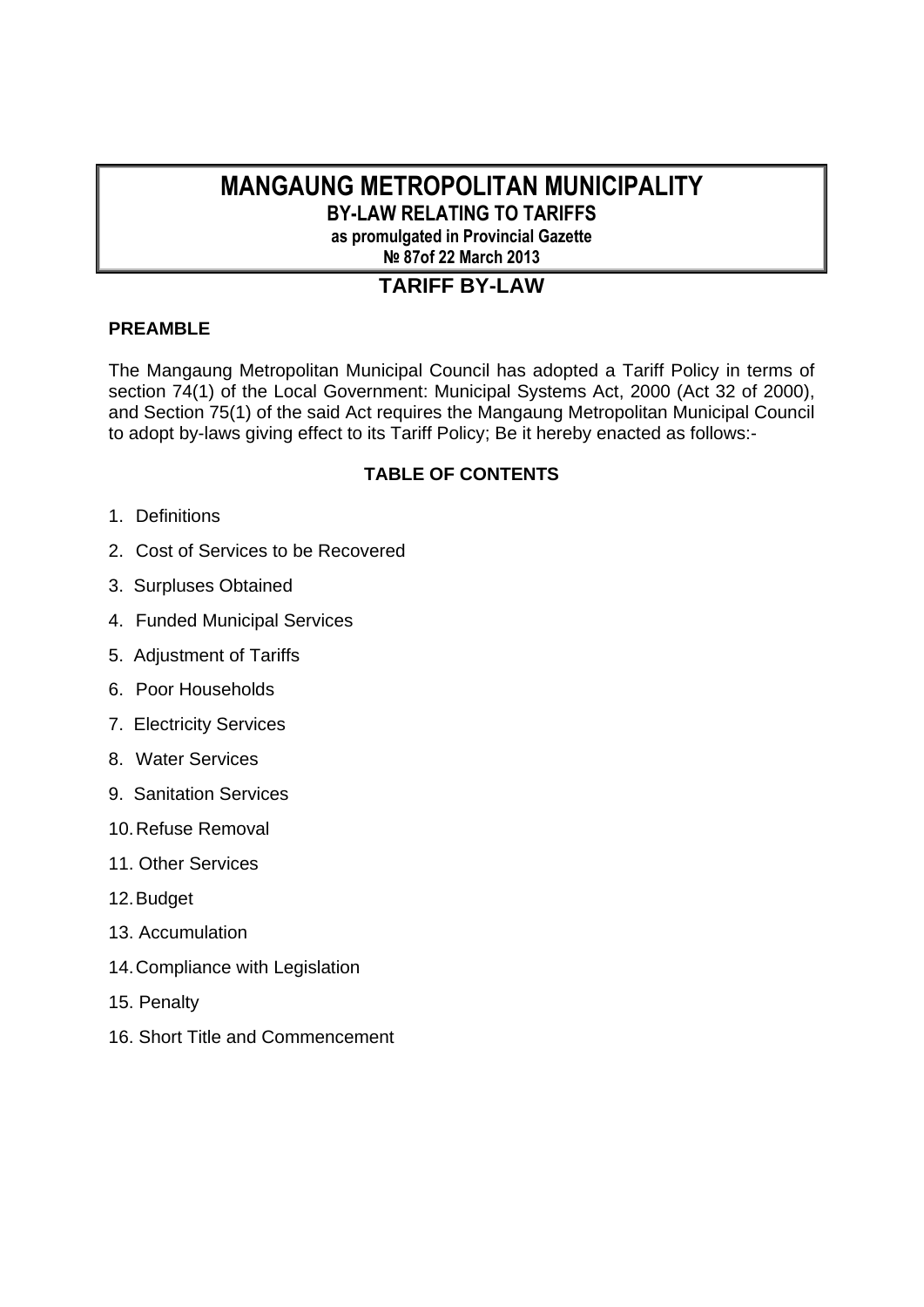## **1. DEFINITIONS**

1. (1) In these by-laws, unless the context otherwise indicates –

**"Business"** means a user of water , electricity, sewerage or refuse removal services for commercial or industrial purposes.

**"Key User"** means a user that takes a supply of 22 KV and higher

**"Cost to be means the cost reasonably associated with the rendering recovered"** of a municipal service, including the cost of purchasing or acquisition, the cost of processing, treatment or adoption of the product or service to be delivered or supplied, capital cost, operating cost, maintenance cost, replacement cost, administrative cost and support systems costs and interest;

**"Council"** means the Council of the Mangaung Metropolitan Municipality, established in terms of section 12 of the Local Government: Municipal Structures Act, no 117 of 1998;

**"Domestic user"** means a user of electricity, water, sewerage or refuse removal services for residential purposes only;

**"Municipal Finance Management Act (MFMA)"** means the Local Government: Municipal Finance Management Act" Management Act, 2003 (Act no 56 of 2003), as amended, and any regulations made under the Act ;

**"Municipal Service"** means a municipal service defined in section 1 of the Act;

**"Municipal Systems Act"** means the Local Government: Municipal Systems Act, Act" no 32 of 2000, as amended;

**"Poor household"** means a domestic user who qualifies, together with his or her dependants, as an indigent person in terms of the Council's indigent policy;

**"Subsidised tariff"** means a tariff that cover only operating and maintenance cost in relation to a municipal service;

**"Tariff policy"** means the tariff policy of the Council adopted in terms of section 74 (1) of the Municipal Systems Act;

**"User"** means the owner or occupier of a property in respect of which municipal services are being rendered.

(2) In these by-laws a reference to the singular will include the plural and vice versa.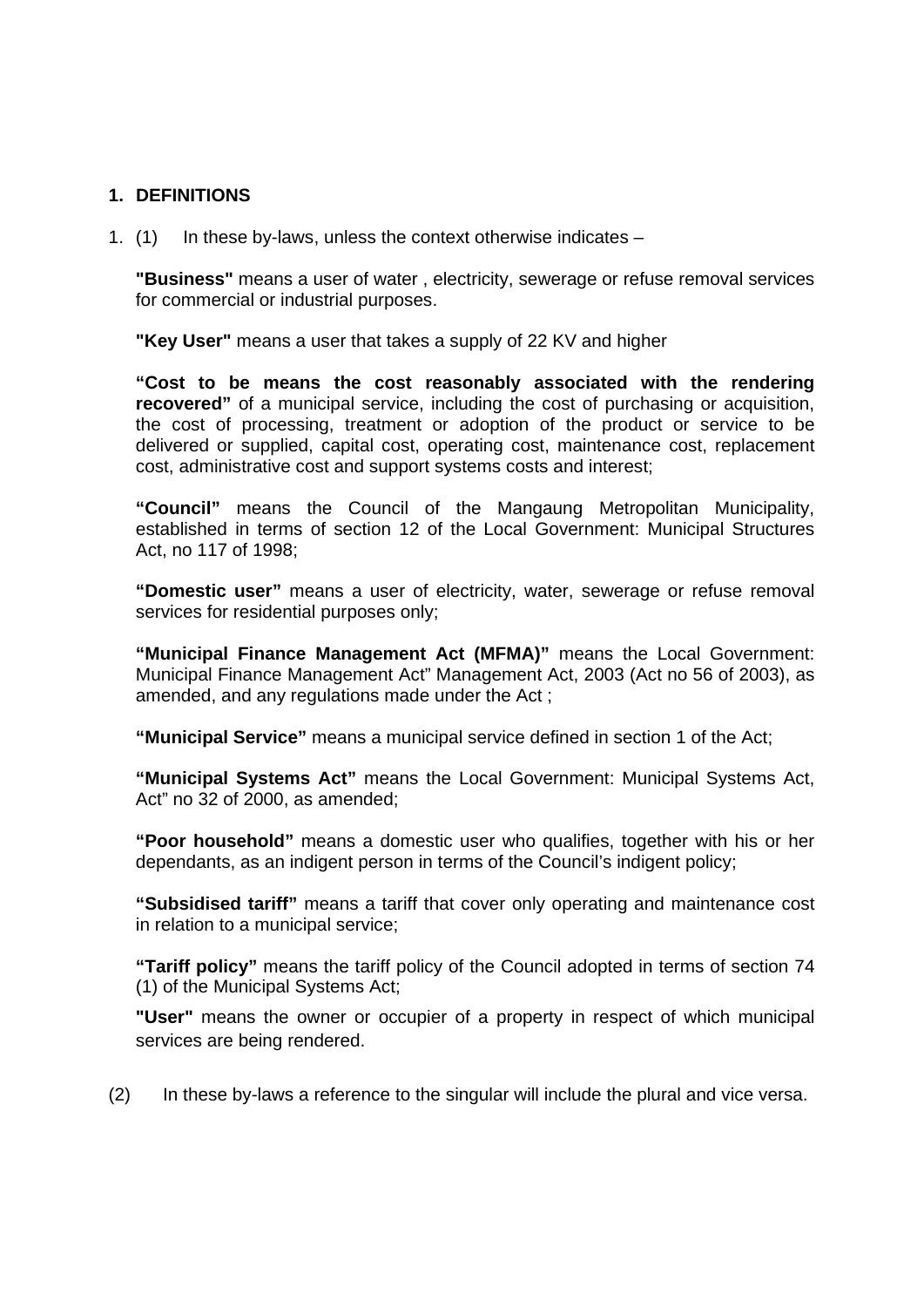(3) Any word or phrase in these by-laws, unless defined in subsection (1) above, shall bear the meaning of such word or phrase in the Act.

# **2. COST OF SERVICES TO BE RECOVERED**

- 2. (1) The Council must annually adopt a budget which will provide for the cost to be recovered for a municipal service rendered to a user;
	- (2) The cost to be recovered meant in subsection (1) may include a surcharge to subsidize the provision of municipal services to poor households meant in section and to give effect to development of a municipal service in terms of the Councils integrated development plan;
	- (3) The Council may, having regard to the reasonable cost to be recovered associated with a municipal service, allow for subsidization of one municipal service by higher tariff levied on another for the purpose of economical, efficient and effective use of resources in a sustainable manner;
	- (4) The Council may levy a surcharge on a municipal service to encourage environmentally safe and sustainable use of such municipal service.

## **3. SURPLUSES OBTAINED**

- 3. (1) The Council may budget for surpluses on the following services:
	- (a) On electricity services.
	- (b) On water supply services.
	- (c) On sanitation/sewerage services.
	- (d) On refuse removal services.
	- (2) A surplus obtained meant in subsection (1) will be used to defray the cost of rates and general services.

### **4 FUNDED MUNICIPAL SERVICES**

- 4. (1) The Council must, when determining the tariff for a municipal service, take into consideration any intergovernmental grant or subsidy allocated or to be allocated in relation to such municipal service;
	- (2) The Council may, when determining the tariff for a municipal service open for use by the general public, subsidize such tariff from other income derived by the Council.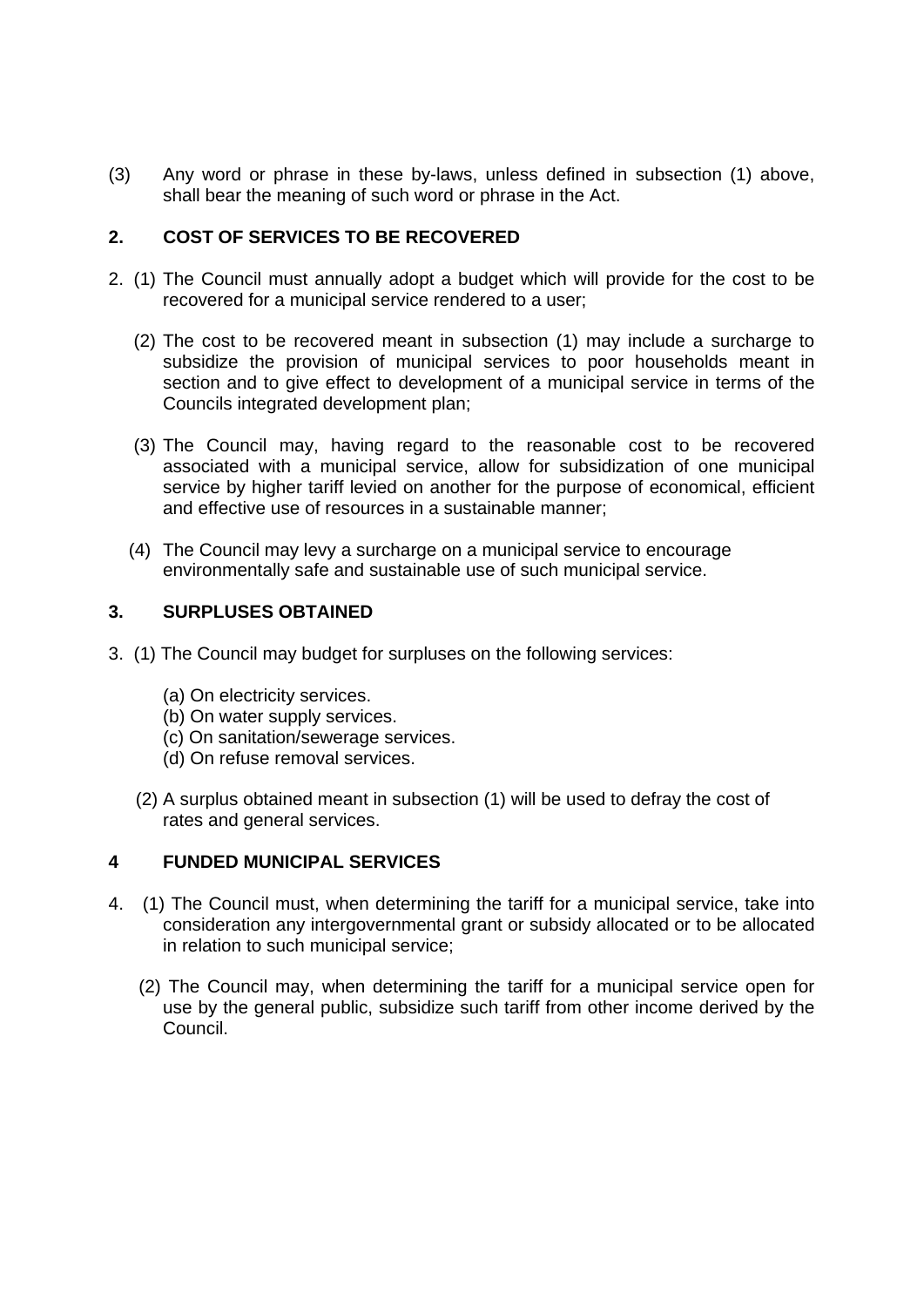# **5. ADJUSTMENT OF TARIFFS**

5. (1) The Council may at any time during its financial year, subject to compliance with any legislation applicable thereto, adjust any tariff to give effect to its tariff policy and these bylaws.

# **6. POOR HOUSEHOLDS**

- 6. (1) The Council will annually together with its annual budget, review the indigent policy to determine criteria for the determination of poor households.
	- (2) The criteria referred to in subsection (1) will take into account:
		- (a) the total income of consumers of municipal services residing on the property to which municipal services is rendered;
		- (b) the total expenditure of consumers of municipal services residing on the property; and
		- (c) a minimum income less expenditure to qualify as a poor household.
	- (3) The Council may include in its indigent policy a sliding scale according to which the quantity of basic municipal services provided free of charge or at a subsidized tariff to a poor household is limited in relation to the income less expenditures of a poor household.
	- (4) A user will qualify for the benefits of a poor household with Council in terms of its indigent policy only if such user has applied to be registered as a poor household and has provided such information as the Council may require from such user.
	- (5) Any person who knowingly supplies false information to the Council required in terms of subsection (4) will be guilty of an offence.

# **7. ELECTRICITY SERVICES**

- 7. (1) The Council may provide not more than 50 kw/h electricity units free per month or at a determined subsidized tariff to poor households in terms of the indigent policy of Council, subject thereto that any free electricity units not used during such month will not accumulate month-to-month.
	- (2) The Council may determine electricity tariffs in regard to the following:
		- (a) an utility electricity charge to be levied on a property where such property is connected to the Council's electricity network;
		- (b) an electricity utility charge to be levied on a property not connected to the Council's electricity network, but which property can be so connected to the Council's electrical reticulation network at a point on the property or less than 50 meters from any boundary of such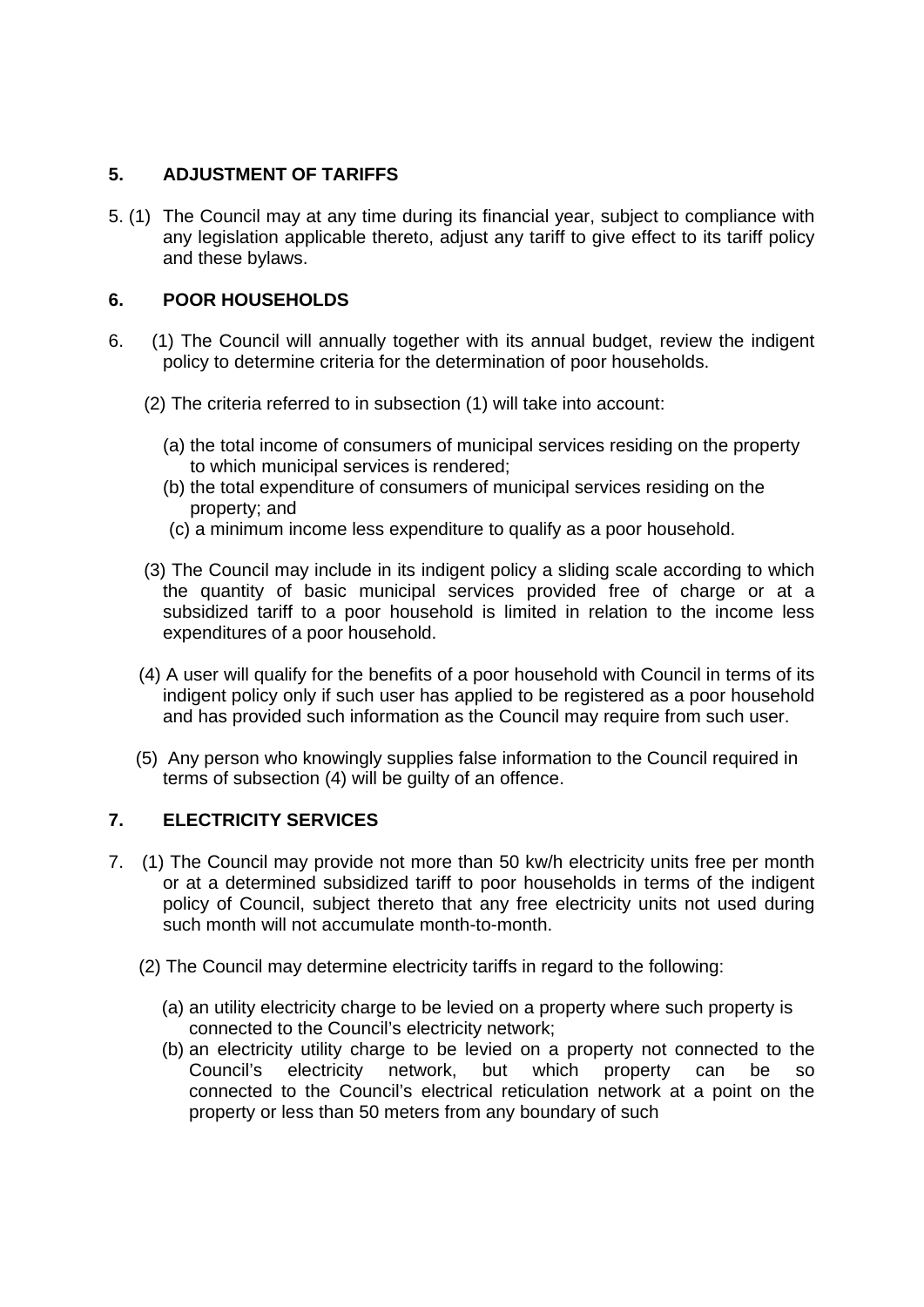property;

- (c) the consumption of electricity;
- (d) the testing of electrical supply meters;
- (e) taking of an electrical meter reading at the special request of a user, and
- (f) the connecting of a property to the Council's electrical reticulation network.
- (3) The Council may, when determining its electricity tariffs, differentiate between:
	- (a) Users in the following categories:
		- (i) Domestic users;
		- (ii) Business;
		- (iii) Industrial Consumers, and
		- (iv) Key Customers Time of use tariffs
- (b) The standard of the electricity supply network available to a user.
- (c) The geographical area and terrain in which an electrical supply is made available.
- (d) The Council may, when determining its electricity tariffs take into consideration any business or industrial incentive scheme adopted by the Council.

### **8. WATER SERVICES**

- 8. (1) The Council shall provide 10 kiloliters of potable water free per month or at a determined subsidized tariff to poor households in terms of the indigent policy of Council, subject thereto that such quantity thereof not used will not accumulate month-to-month.
	- (2) The Council may determine water services tariffs in regard to the following:
		- (a) a basic monthly water service charge to be levied on a property where such property is connected to the Council's water reticulation network.
		- (b) a water service availability charge to be levied on a property not connected to the Council's water reticulation network, but which property can be so connected to the Councils water reticulation network at a point on the property or less than 50 meters from any boundary of such property.
		- (c) the consumption of potable or raw water;
		- (d) the testing of water supply meters;
		- (e) the taking of a water meter reading at the special request of a user, and
		- (f) the connection of a property to the Council's water reticulation network.
- (3) The Council may, when determining its water services tariffs, differentiate between:
	- (a) Domestic users;
	- (b) Bulk users of potable water;
	- (c) Bulk users of raw water;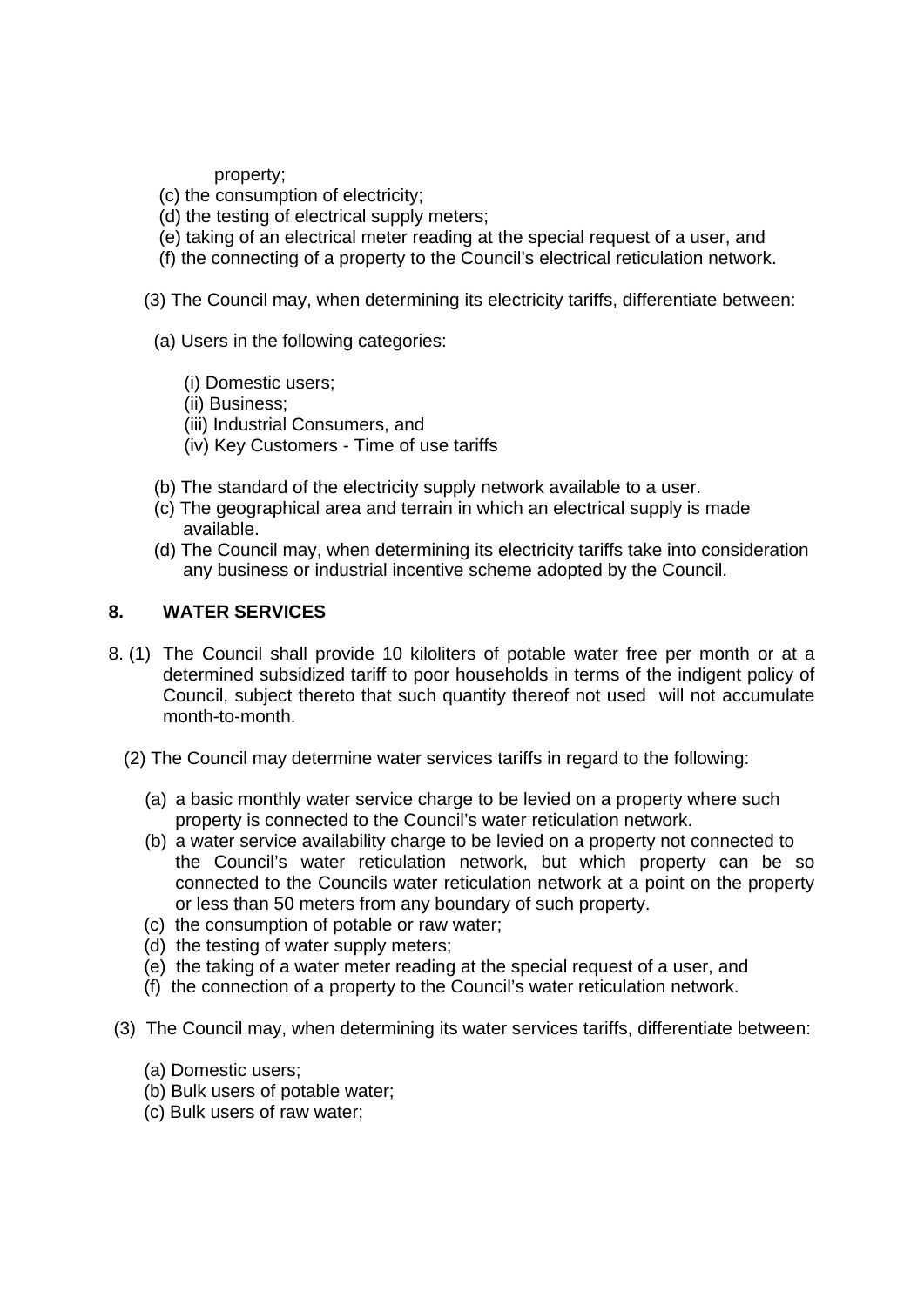- (d) Other users of raw water;
- (e) Business and Industry users, sectional title properties, flats, and registered **Schools**
- (4) The standard of the water supply network available to a user;
- (5) The geographical area, terrain and manner in which a water supply is made available;
- (6) The Council may, when determining, its water services tariffs, take into consideration any business or industrial incentive scheme adopted by Council.

## **9. SANITATION SERVICES**

- 9. (1) The Council may grant a subsidized tariff for sanitation services to poor households in terms of its indigent policy.
	- (2) The Council may determine sanitation tariffs in regard to the following:
		- (a) a basic monthly sanitation charge to be levied on a property where such property is connected to the Council's sanitation reticulation network;
		- (b) a sanitation reticulation availability charge to be levied on a property not connected to the Council's sanitation reticulation network, but which property can be so connected to the Council's sanitation reticulation network at a point on the property or less than 50 meters from any boundary of such property;
		- (c) the covering or sealing or re-sealing openings in a sanitation network connected to the Council's sanitation reticulation network;
		- (c) the removal of any blockages from a sanitation reticulation network connected to the Council's sanitation reticulation network;
		- (d) the alteration of any gully in a sanitation network connected to the Council's sanitation reticulation network, and
		- (e) the connection or re-connection of any reticulation network to the Council's sanitation reticulation network.
	- (3) In these by-laws the word sanitation shall have the same meaning as "sewerage" and shall include where applicable a sanitation system.
	- (4) The Council may, when determining its sanitation services tariffs, differentiate between:
		- (a) Domestic users;
		- (b) Bulk users;
		- (c) Churches
		- (d) The standard of the reticulation supply service;
		- (e) The geographical area or terrain in which a sanitation reticulation service is made available;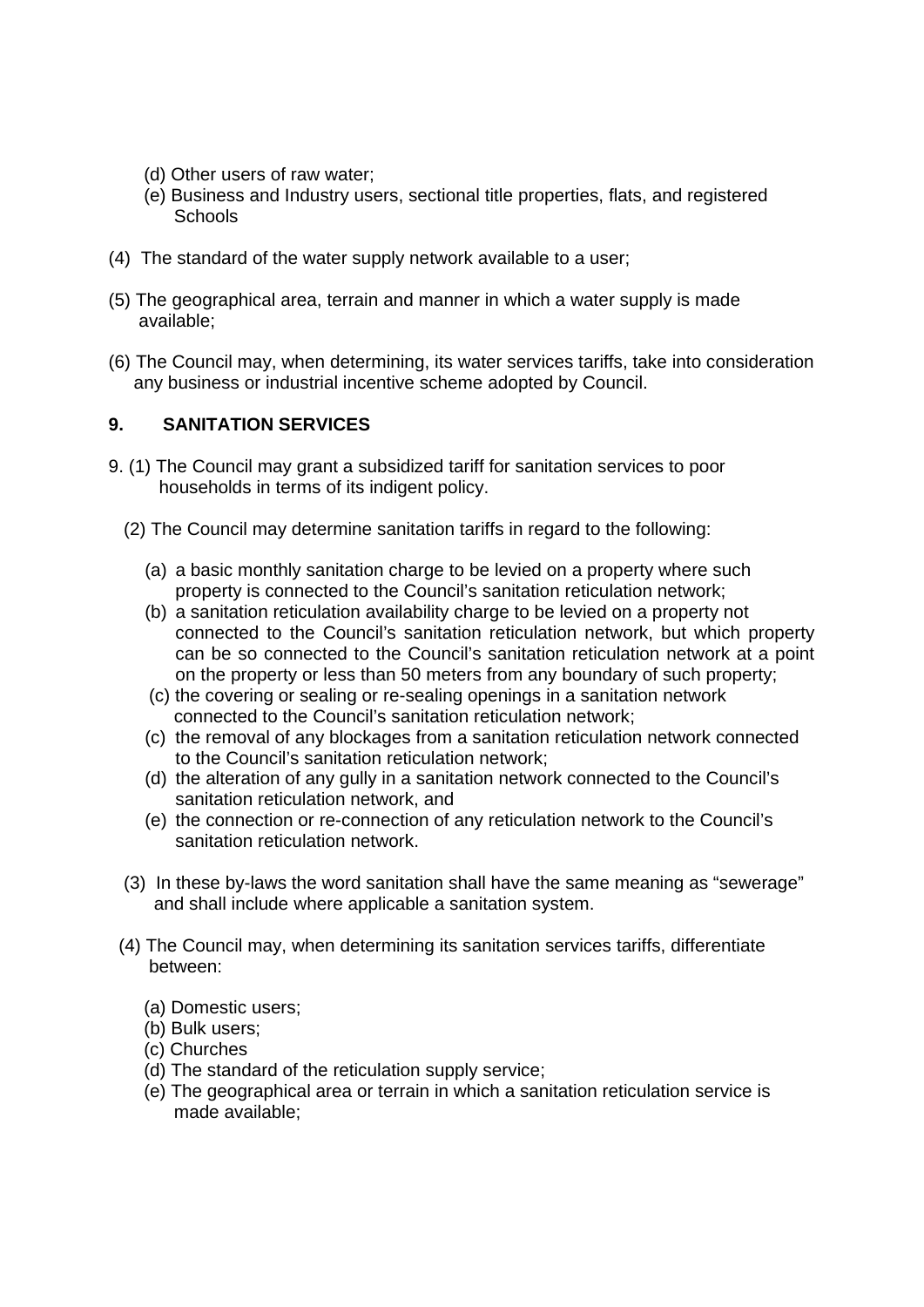- (f) State and Provincial Industries, and
- (g) Industries.

## **10. REFUSE REMOVAL**

- 10. (1) The Council may grant a subsidized tariff for refuse removal services to poor households in terms of its indigent policy.
	- (2) The Council may, when determining its tariffs for refuse removal services, differentiate between the following users:
		- (a) Domestic users;
		- (b) Bulk Users;
		- (c) Hospitals;
		- (d) Churches;
		- (e) Boarding houses;
		- (f) Hotels;
		- (g) Sport Clubs;
		- (h) Charitable institutions,
		- (i) High density housing;
		- (j) Business;
		- (k) Government, and
		- (l) Industrial
	- (3) The Council may further, when determining its tariffs for refuse removal services in regard to the user categories in sub-section (2), differentiate between users on the following basis:
		- (a) whether mass containers are used;
		- (b) the number of removals required per week:
		- (c) the size of mass containers in use;
		- (d) the compaction of refuse to Council standards;
		- (e) the removal of medical waste or other waste requiring special treatment;
		- (f) the removal of garden refuse;
		- (g) the removal of building rubble;
		- (h) the removal of dead animal carcasses;
		- (i) the geographical area or terrain in which a refuse removal service is rendered;
		- (j) the amount of refuse to be removed at any particular collection point; and
		- (k) the requirement for the use of special loading, transport or off-loading equipment or vehicles.

## **11. OTHER SERVICES**

11. (1) Nothing in these by-laws shall prohibit the Council from determining tariffs on municipal services or part thereof or incidental thereto, not mentioned in these bylaws.